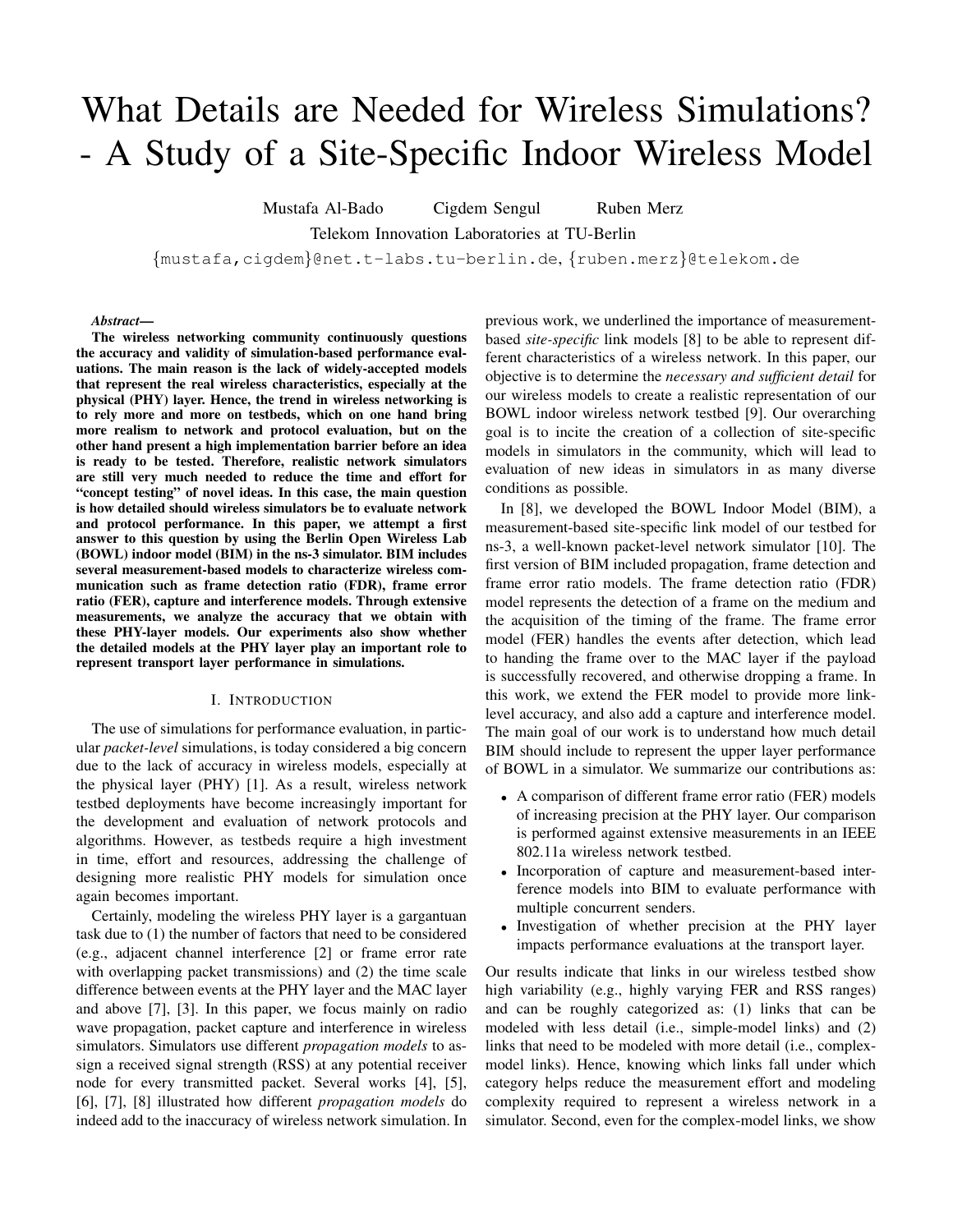that high precision in FER does not necessarily provide more accurate results at the transport layer. On the contrary, FDR, capture and interference models play a significant role.

The rest of the paper is outlined as follows. In Section II, we review the background and the related work. In Section III, we describe our testbed and our BOWL indoor model. Section IV describes our measurement and simulation setup for the enhanced BOWL indoor model, which includes extended FER models, capture and interference models. In this section, we also present the results from our measurement study of the impact of FER accuracy and present PHY-layer results for the capture and interference models. In Section V, we evaluate the higher layer performance with different propagation models in the simulator and the performance observed during measurements. Finally, we conclude in Section VI.

#### II. BACKGROUND & RELATED WORK

There are a number of network simulators commonly used by the wireless community, such as ns-2 [11], ns-3 [10], Opnet [12] and QualNet [13]. The numerous wireless communication models in these simulators is a sign of the challenge in designing realistic models. In this section, we will first review the existing models, focusing especially on ns-3 [10], which is the simulator used in this paper. We chose to work with ns-3 mainly for its emphasis on integration with real systems. Finally, we conclude this section with a short summary of the related works on improving wireless simulation accuracy.

## *A. PHY/MAC Layer Models in Current Simulators*

Most current simulators implement models for a wireless network interface controller based on the IEEE 802.11 PHY/MAC standard. All simulators include the typical stochastic channel propagation models: the Friis model, the two-ray ground model and a shadowing model [14], [15], [16], [11]. In terms of interference modeling, ns-2 relies on a threshold-based model where the signal strength is compared against a single node at a time. Several works cautioned against the realism of this model, and proposed the use of a cumulative interference models that takes into account all interfering nodes [17], [18], [19]

In the simulator of our choice, ns-3, the PHY layer is implemented by the YansWifiPhy class (see [20], [21]). In terms of propagation models, ns-3, contains various additional models such as two log-distance models (LogDist and ThreeLogDist) applicable to indoor propagation modeling, a constant loss model, the COST-Hata model for urban-area propagation (see Chapter 4 from [22]), a fast-fading Nakagami model for modeling multi-path effects [16] (which can also be used for Rayleigh fading), and the so-called Jakes propagation model for Rayleigh fading in mobile environments [23].

In ns-3, the PHY layer can be in four states: TX, SYNC, CCA\_BUSY and IDLE. In the TX state, the PHY is currently transmitting, and in the SYNC state, the PHY is synchronized on a signal to receive the associated frame. The CCA\_BUSY represents the energy detection by the wireless radio. If the PHY is not in any of these states, it is IDLE. The energy of the received signal is determined by the chosen propagation model. When the last bit of the synchronized packet  $k$  is received, a packet error probability,  $P_{err}(k)$ , is calculated and used to decide whether the packet  $k$  is successfully received or not. To make this decision, a uniformly random number is drawn and compared with  $P_{err}(k)$ . The value of  $P_{err}(k)$  is computed based on the upper-bound of the error that may be present on the part of the packet received at a given interval l,  $P_e(k, l)$ . This allows representing the changes in error probability when different parts of the packet are subject to different levels of interference. More specifically,  $P_{err}(k)$ is computed as [20]:

$$
P_{err}(k) = 1 - \prod_{l} (1 - P_e(k, l)).
$$
 (1)

Here,  $P_e(k, l)$  is derived based on an interval l of time t, where the bit error rate,  $BER(k, t)$  and transmit rate,  $R_b(k, t)$ are constant. The calculation of  $P_e(k, l)$  also takes into account forward error correction in IEEE 802.11a.  $BER(k, t)$ is a function of the signal to noise and interference ratio,  $SINR(k, t)$ , based on the corresponding equations for different modulation schemes (see Equations (5)-(8) in [20]).  $SINR(k, t)$  is calculated as [20]:

$$
SINR(k,t) = \frac{S_k(t)}{\sum_{m \neq k} S(m,t) + N_f},\tag{2}
$$

where  $\sum_{m \neq k} S(m, t)$  is the interference noise from other packets m and  $N_f$  is the noise floor, which is a characteristic of the receiver circuitry.

While ns-3 implements a quite complex model to represent interference from concurrent senders, it currently does not take into account the capture effect. With the capture effect, a stronger frame that arrives during the reception of a weaker frame can still be received successfully. Based on different cards, different capture effects can be modeled. For instance, with Prism chipsets a stronger frame can only be captured if it arrives within the weaker frame's preamble time [24]. On the other hand, Atheros chipsets implement MIM (Message in Message), which allows capturing frames even if they arrive after the preamble time of the first frame [25], [24], [19]. In Section IV, we describe the measurement-based interference model and the capture model we adopted in further detail.

#### *B. Improving Simulation Accuracy through Measurements*

Even though PHY layer models become more sophisticated, several measurement studies show that the existing models, typically the channel propagation models, are not able to represent real environments accurately. This inaccuracy has farreaching effects [4], [5], [6], [8]. For instance, due to assuming more wireless links are present than reality, routing layer performance might be overestimated [26]. More importantly, the comparison of two routing protocols may yield completely different results (i.e., x outperforms  $y$  in the simulator but not in reality). Nevertheless, wireless networking research still needs simulation to be able to evaluate protocols independently of the real system complexity and also to understand the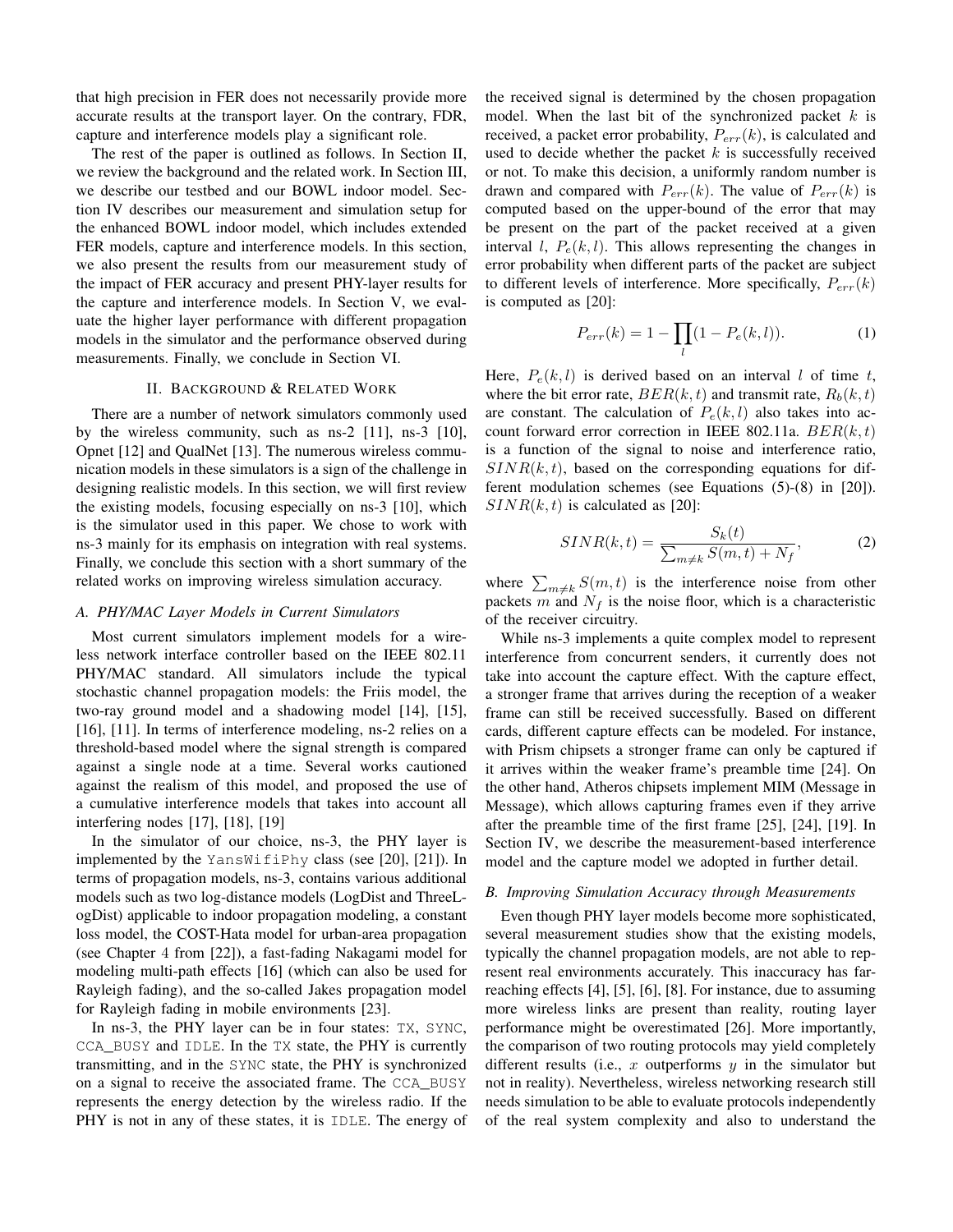

Fig. 1. The BOWL indoor testbed spans two floors. There are five nodes on the 16th floor (top picture) and four nodes on the 17th floor (bottom picture). The host names are indicated with the convention: tel-floor-node.

performance in different network topologies, which is not possible to test in a single testbed.

Hence, there are several works proposed to improve accuracy, such as calibrating existing models to fit the real network behavior by using testbed measurement results. In [6], the results show that calibrating the ns-2 shadowing model helps to match simulation results with the measurements in terms of packet delivery ratio and network topology. In [7], two different measurement methods were used for calibration. First, the RSS between each pair of nodes in the testbed was measured. Second, two nodes were moved to different locations in the building, and the RSS between these two nodes was recorded. Using these measurements, the authors model propagation combining path-loss and log-normal shadowing and also model the deferral probability between two nodes. Their results based on ns-2 show that measurementbased models are able to achieve higher accuracy, whereas uncalibrated models either underestimate or overestimate the capacity. However, these studies do not take into account the effect of radio-specific properties, such as preamble detection, capture [24], adaptive noise immunity or weak signal detection [27], [28]. These issues play an important role as shown in [8], [4], [5], [24]. Hence, while simulation models do benefit from measurements, measuring the entire range of different factors and calibrating a single model based on these measurements are significant challenges. Therefore, in this paper, we present a site-specific model, which allows predicting channel characteristics for a link and evaluate what details are needed to represent the characteristics of our links in our indoor BOWL testbed.

# III. BOWL TESTBED AND INDOOR SIMULATION MODEL

Our simulation models are based on measurements carried out in the BOWL indoor testbed [9] at Telekom Innovation Laboratories, in Berlin, Germany. In this section, we first describe our testbed and then, explain our BOWL Indoor Model (BIM), which forms the basis for this work.

## *A. System Description*

The BOWL indoor testbed consists currently of nine nodes, five of them are deployed in one floor, and the remaining four reside on the floor above (see Fig. 1). The host names indicate the floor and the node numbers. For instance,  $te1-16-2$  is the second node on the 16th floor. Each node has a Gatework Avila GW2348-4 platform with 64 Mbyte of RAM, an Intel XScale IXP425 533 MHz processor (ARM architecture) and two Wistron CM9 miniPCI IEEE 802.11abg wireless network interface cards (NIC), and a 8 dBi gain omnidirectional antenna (with a 2 dB loss because of cabling). The wireless NIC is an Atheros AR5213A [29]. We use OpenWrt 8.09.2 with Linux kernel 2.6.26.8 as the operating system. The wireless driver is the version maintained by OpenWrt, with revision number 3314 with HAL 20090508. Additionally, all nodes have a dedicated Ethernet management interface of 100 Mbit/s capacity, which is used to collect measurement results on a central server. To generate experiment traffic, we use one dedicated load generator machine (loadgen) with Intel(R) 2.80 GHz processor, four CPU cores and 6 GB RAM. The operating system is Linux version 2.6.32.

## *B. BOWL Indoor Model (BIM)*

Our main simulation model, the BOWL indoor model (BIM) [30], was originally proposed in [8]. It is a measurement-based model of the BOWL indoor network and comprised a radio propagation model, a frame detection ratio (FDR) model and a frame error ratio (FER) model. FDR is the ratio of all the detected frames (i.e., includes the frames with errors) to the transmitted packets. FER is the ratio of frames with errors to FDR. A frame has an error when it does not pass the Cyclic Redundancy Check (CRC).

BIM was added to ns-3 as a new propagation model. It made the following modifications to the YansWifiPhy class:

- Support for feeding measurement-based RSS distributions
- Per-rate FDR threshold
- A FER model with RSS and modulation as parameters
- Transmit power behavior of Atheros hardware
- Recording of dropped frames in the radiotap trace

Our model is based on per-link RSS distributions. Based on our measurements, for each link and for each combination of data-rate and channel frequency, we build an empirical cumulative distribution function (ECDF) of the RSS. Our data includes only the RSS of detected frames (i.e., excludes frames that were dropped by the radio signal detection unit). As we know exactly how many frames were transmitted, for each lost frame, we represent its RSS as the corresponding FDR threshold (i.e., the noise floor plus a *data-rate specific* correction factor, see [8] for more details). In the simulator, the RSS value for a given frame is obtained simply by sampling the RSS distribution of the corresponding link taking into account its data-rate and channel. The frames with RSS below the FDR threshold are dropped. Frames equal to or higher than the threshold are passed to the FER model, where the RSS and data-rate of the frame is used to look up the corresponding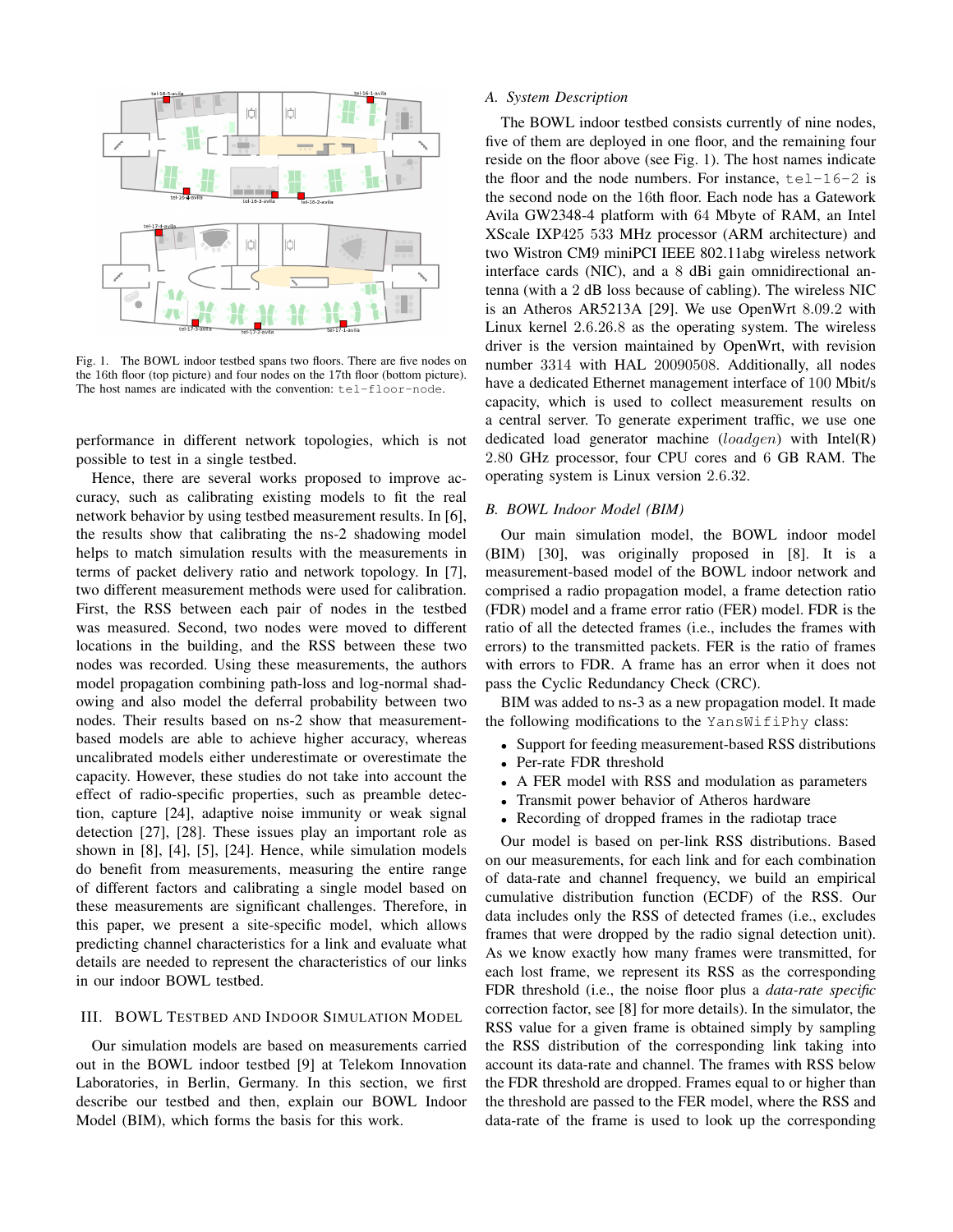TABLE I SUMMARY OF EXPERIMENTS WITH RATE AND POWER LEVELS USED

| Broadcast Experiments for                                        |                                          |  |  |  |  |
|------------------------------------------------------------------|------------------------------------------|--|--|--|--|
| Database Construction and PHY Layer Validation                   |                                          |  |  |  |  |
| Simulation database                                              | 6, 24 and 54 Mbps. 8 power levels.       |  |  |  |  |
| FER validation                                                   | 6 and 54 Mbps. TX power 12 dBm.          |  |  |  |  |
| Capture & interference validation                                | 6 and 54 Mbps. 17 power levels           |  |  |  |  |
|                                                                  | in total for interferer and transmitter. |  |  |  |  |
| Unicast Experiments for Transport Layer (TCP and UDP) Validation |                                          |  |  |  |  |
| Single Flow                                                      | 6 and 54 Mbps. TX power 12 dBm           |  |  |  |  |
| Multiple Flows (2-3 Flows)                                       | 6 and 54 Mbps. TX power 12 dBm.          |  |  |  |  |

frame error probability  $p$ . This probability is then compared to a uniformly sampled random variable  $q$  ( $0 \le q \le 1$ ). If  $q > p$ , the frame is successfully received. Else, the frame contains an error and is dropped.

# IV. THE ENHANCED BOWL INDOOR MODEL

In the original BIM model, in contrast to our per-link propagation and FDR models, the FER model is a networkbased model, obtained by aggregating measurement traces for all links in the network. In this paper, we extended BIM to provide different levels of precision in its FER model. Furthermore, we included two models to represent capture and interference effects. These extensions, and the new measurement experiments to create and validate them, are the topic of this section.

## *A. Measurement and Simulation Set-up*

All our measurement study was conducted in the BOWL indoor testbed, with nodes using a single wireless interface configured for IEEE 802.11a [31]. All experiments were run on channel 44 with packet size of 1024 B (Bytes). Before each experiment, we always checked that the channel was free of other interfering transmitters. Based on experiments with different packet sizes (64 B and 512 B), we have noted that for a small fraction of links (3 out of 51), packet size may have an effect on observed frame errors at a given transmitter power level. An extension of the model for different packet sizes for particular links is planned but left for future work.

We ran several broadcast and unicast experiments to construct the simulation database of links, as well as for validating our results. *Broadcast experiments* are used to build the simulation database as well as for PHY-layer simulation validations. In broadcast experiments, senders were set up in *ahdemo mode*<sup>1</sup> , which disables the transmission of all management frames (e.g. beacons). This allows us to run experiments without any control overhead. The receivers were set up in *monitor mode*<sup>2</sup> , which allows us to gather the link layer information (e.g., RSS) using the so-called radiotap header<sup>3</sup>. In all broadcast experiments, there is always only one sender at a given time. In all cases, each experiment comprises several measurement runs for each sender. Because the accumulated duration of all runs for a given node can be on the order of an hour or more, a given sender does not perform all the runs in a row. After each measurement run, another sender was chosen. All measurement runs for a given experiment have the same setup. Tcpdump was used to collect traces at each receiver. These traces were redirected to and stored on a central server using the Ethernet management interface. For all experiments, CBR UDP broadcast traffic is generated using the Iperf tool. Because of the broadcast transmission, no RTS/CTS control frames are transmitted. All experiments were conducted during the work days (i.e., excluding weekends). For the sake of studying the day-night effect, each experiment was repeated 20 times.

The differences among the different broadcast experiments are the number of rate and power levels used. These differences are summarized in Table I. For instance, for database construction, we use all the combination of the data-rates in IEEE 802.11a and eight different transmit powers: 0, 2, 4, 6, 8, 10, 12 and 13 dBm. Here, changing the transmit power helps to create varying RSS conditions at the receivers, which leads to building a more accurate database. For validation we pick two rates (the lowest, 6 Mbps and the highest, 54 Mbps) and a single power level (12 dBm was chosen as it is the highest common power for different rates for Atheros cards).

*Unicast experiments* are used to validate the transport layer performance based on the new BIM extensions. In these experiments, before and after each experiment, broadcast sessions were run to update the simulation database for frame detection. In unicast experiments, all nodes were setup in *ahdemo mode*. Each experiment used either TCP Reno or UDP. In these experiments, we switched to using ns-3 as a traffic generator to have a consistent protocol stack (e.g., the same TCP implementation) for both measurements and simulations. To this end, we used the OnOffApplication class with an always-on setting. We tried to saturate the channel for the chosen modulation and coding rate. We achieved 5 Mbps for 6 Mbps transmit rate, but achieved 20 Mbps for 54 Mbps transmit rate due to CPU limitations.

This ns-3 simulator ran in loadgen connected to the BOWL indoor testbed (see Section III-A). We used ns-3 version  $3.10<sup>4</sup>$ . The simulated topology represents our node deployment shown in Fig. 1. In simulations, the transmission of beacon management frames is also disabled. We use our BIM model with IEEE 802.11a PHY settings. We set the noise floor value to the one in our measurement traces. Each simulation scenario was run for ten times using different seeds. All simulation results are presented with their 95% confidence intervals.

# *B. Enhanced FER Models*

Before designing more advanced FER models, as a first step, we verified whether the FER performance varies from receiver to receiver. For this evaluation, we used the "simulation database experiments" (see Table I). Based on these experiments, where each sender takes turns to transmit frames with eight different power and rate levels, we can identify the

<sup>1</sup> http://madwifi-project.org/wiki/UserDocs/AhdemoInterface

<sup>2</sup> http://madwifi-project.org/wiki/UserDocs/MonitorModeInterface

<sup>3</sup> http://madwifi-project.org/wiki/DevDocs/RadiotapHeader

<sup>4</sup>The latest release 3.13 does not contain any changes that affect our work.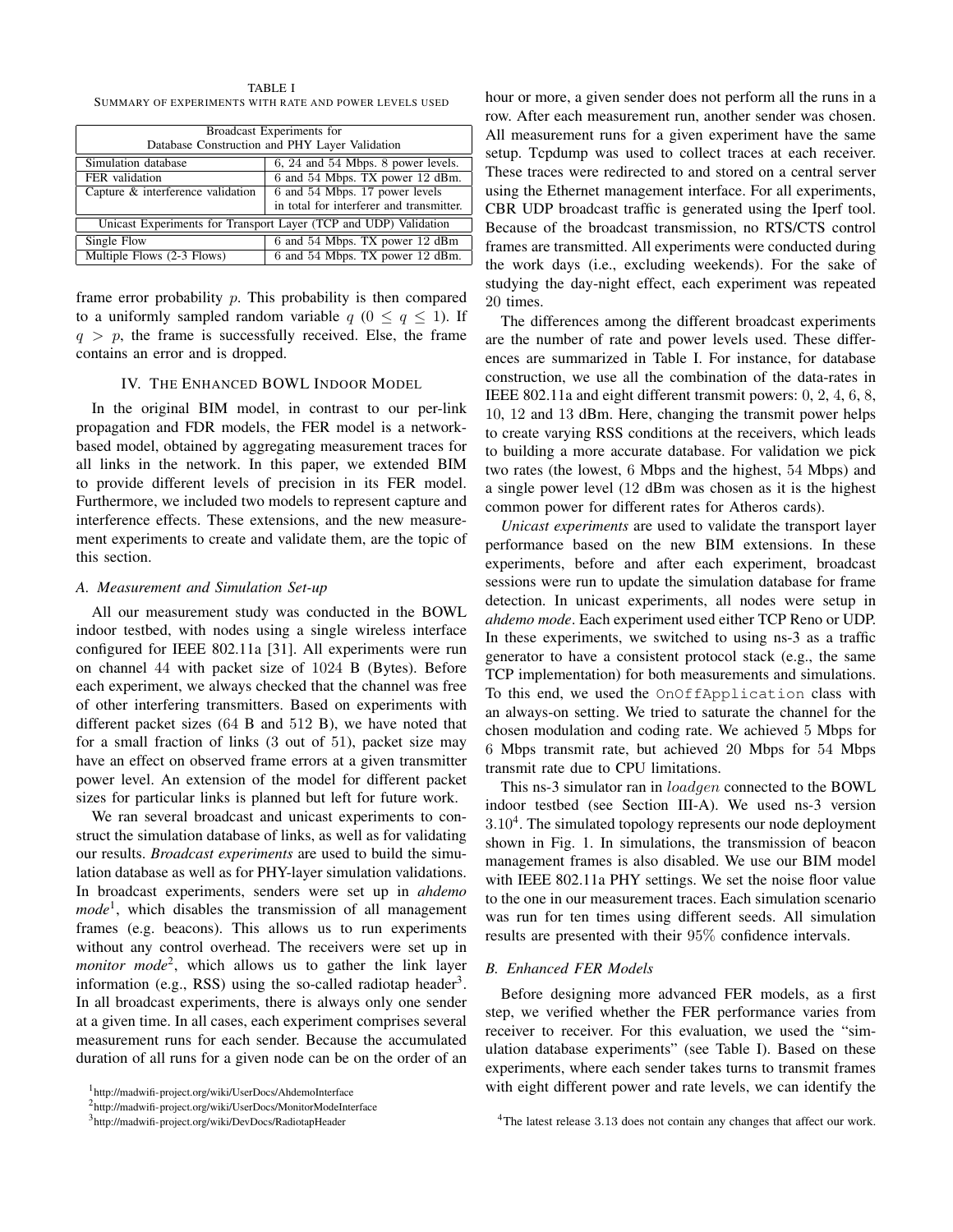

Fig. 2. The RSS range per receiver, where  $5\% < FER < 95\%$  (gray area) for 6 and 54 Mbps. The gray area deviates per receiver per data rate.



Fig. 3. The per-link FER performance for selected links for receivers tel-16-1 and tel-16-4.

range of RSS values with FER higher than 5% and lower than 95%. We call this range as the "gray area", as we consider that a FER value higher than 95% correspond to significantly weak links, and a FER value lower than 5% represent strong links. Fig. 2 shows the gray area for each receiver in our testbed with two different rates: 6 Mbps and 54 Mbps. We observe that for each rate both the width, and the RSS values covered in the gray area deviate per receiver. For instance, while the typical RSS range for receivers at 54 Mbps lie between −76 and −72 dBm, for tel-16-3 this range is between −69 and  $-62$  dBm. Another example is tel-16-4, where the gray area for 6 Mbps is significantly larger than others (between −96 and −88 dBm). We also evaluated per-link FER variation. Fig. 3 shows selected links of two receivers, tel-16-1 and  $tel-16-4$  as examples. For  $tel-16-1$ , we see that the links from tel-16-4 and tel-17-1 improve in terms of FER as the RSS at tel-16-1 increases (i.e, as these transmitters increase their transmit powers). On the other hand, the link from  $te1-16-3$  is a very weak link and for the cases tel-16-1 can hear this node, the FER remains  $\approx 95\%$ . For tel-16-4, both transmitters, tel-17-2 and tel-17-3

experience low FER as the RSS at  $te1-16-4$  increases. However, for both nodes, the FER performance in the gray area is significantly different, the link from  $te1-17-3$  being stronger.

Based on receiver-based and link-based measurement results, we conclude that a more detailed FER model might achieve better accuracy in simulations. To evaluate how much benefit we can get from a more detailed model, we consider two extensions. The **Receiver-based FER model** assumes that receiving the packet correctly depends on the receiver's environment and hardware. Hence, each receiver has a different FER model based on the aggregated FER measurements from all senders. To construct the simulation database for this model, we used the same traces as the network-based model. However, in this case, the traces were aggregated based on the receiver node and the data-rate. When there were not enough frames received by a receiver at a particular RSS, we used the network-based model to fill this gap via interpolation. The **Link-based FER model** is the most detailed FER model as there exists a FER model for each sender-receiver pair. This model is especially useful when there is high link diversity in the network. To construct the link-based FER database, the measurement traces were aggregated based on a given link and data-rate. Again, we fill the gap in the link-based FER tables using receiver and network-based tables and interpolation.

To evaluate the benefit from the two new models, we compare them against (1) BIM without our FER model (i.e., ns-3 BER-based model is used to decide whether a packet is received correctly or not, see Section II-A), (2) BIM with network-based FER model, and (3) BOWL testbed measurements. Fig. 4(a) and Fig. 4(b) depict the case when the senders used 6 and 54 Mbps transmission rates. The graphs show the frame reception ratio (FRR) for all links in ascending order. FRR is actually FDR  $\times$  (1-FER), which is the ratio of the detected packets that passed the CRC check. We see that in both cases, that majority of the links fall either in the category of strong links ( $> 95\%$  FRR) or do not exist ( $≈$ < 0% FRR). Hence, these links can be modeled with simple models. On the other hand, for a small number of links (5 out of 51 for both 6 and 54 Mbps), more detailed models significantly improve the simulation performance of these links. The improvements are especially significant for 54 Mbps, as it is a less robust rate compared to 6 Mbps and hence, modeling the frame error behavior precisely is more important. The results show that the link-based FER model can reduce the normalized root-mean square error (NRMSE) to 3.24%, where as the NRMSE for receiver-based model is 7%, networked-based model is 10.81%, and the ns-3 BER model is 12.79%. Therefore, at the PHY layer, indeed, a more detailed model helps improve representing "gray area" links. In Section V, we further evaluate how much difference detailed models make in comparison to more simpler models.

# *C. Interference and Capture Models for BIM*

In our previous work [8], and the previous subsections, we only considered the cases with a single sender at a time. To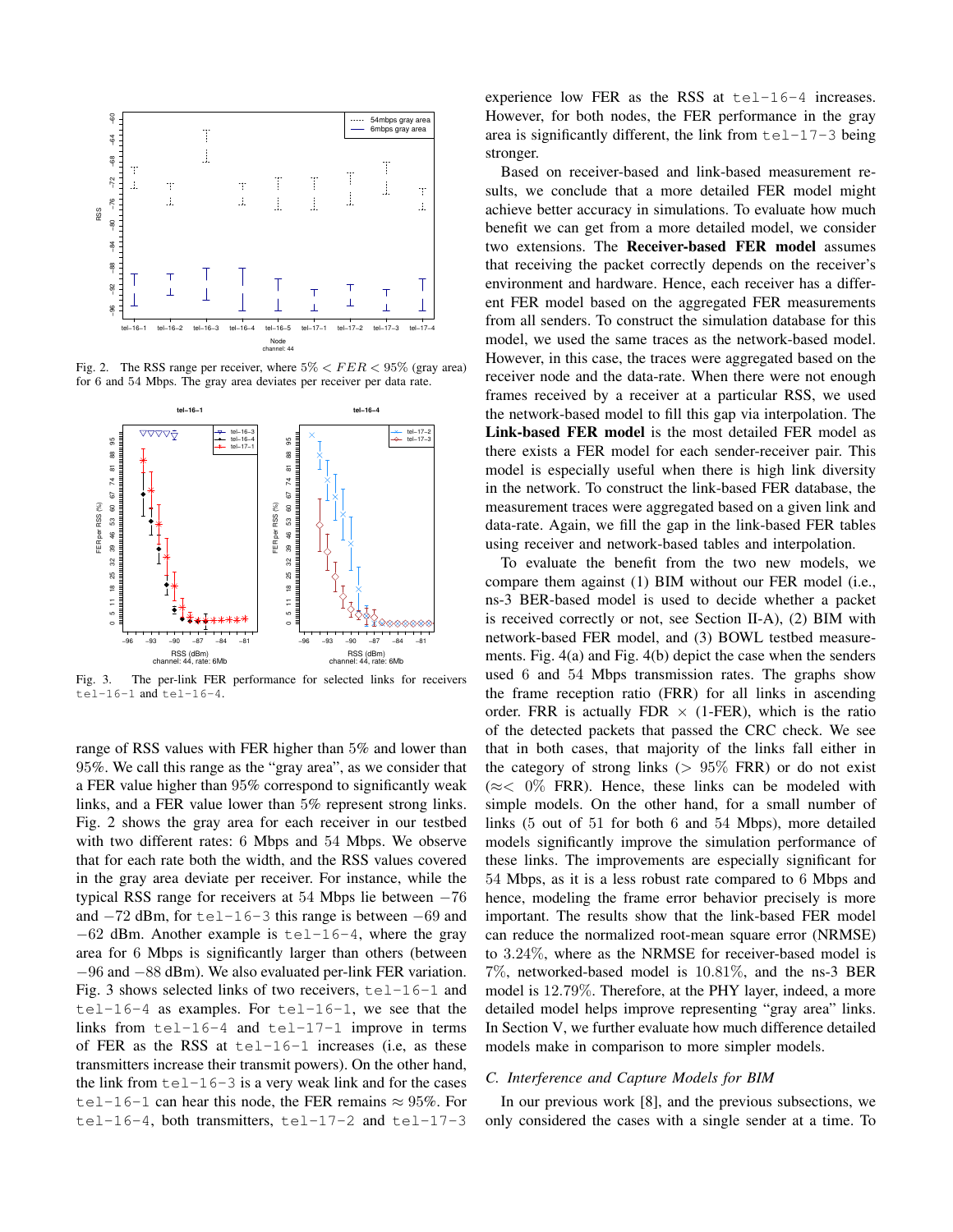

Fig. 4. FER validation for two different rates. Five out of 51 links are *complex-model* links with 5% < FRR < 95%.

be able to represent the performance with multiple senders, we need to add an interference model to BIM. As explained in Section II-A, ns-3 has already a quite complex interference model based on BER calculations. The model calculates the SINR taking into account that multiple packets might be overlapping at different times (see Equations 1 and 2).

For BIM, we adopt a measurement-based interference model based on [32] (see Equations 2-7 in [32]). Our goal is to decide whether a receiver  $r$  will correctly decode a packet from sender s, while there are competing packets. In [32], the probability of correctly decoding packets from  $s$  to  $r$ is represented as  $p_r(S_{sr})$ , where  $S_{sr}$  true incoming signal energy at the receiver  $r$  from  $s$ . Given the average external interference,  $\overline{I_r}$ , and  $\delta_r$ , which is the SINR threshold for the receiver  $r$  to be able to decode a packet for a given modulation,  $p_r(S_{sr})$  is calculated as:

$$
p_r(S_{sr}) = Prob[\frac{S_{sr}}{I_r + N_f} \ge \delta_r],\tag{3}
$$

where  $N_f$  is the noise floor. Using the RSS measurements,  $S_{sr}$  can be approximated as  $S_{sr} \approx \overline{R_{sr}} - \overline{I_r}$ . Values of  $\overline{I_r}$  are calculated based on the assumption that the variation in RSS



Fig. 5. The implementation of capture and interference model in BIM.

measurements stem mainly from external interference. Hence,  $\overline{I_r}$  can be calculated as the mean excess of RSS values over the corresponding minimum measured values.

The delivery probability from  $s$  to  $r$ , when  $t$  is interfering is denoted as  $p_r(S_{sr}, S_{tr})$ , and approximated as:

$$
p(S_{sr}, S_{tr}) = Prob[\frac{\overline{R_{sr}} - \overline{I_r}}{\overline{R_{tr}} - \overline{I_r} + \overline{I_r} + N_f} \ge \delta_r]
$$
(4)

$$
= Prob[I_r \le \frac{\overline{R_{sr}} - \overline{I_r}}{\delta_r} - (\overline{R_{tr}} - \overline{I_r}) - N_f] (5)
$$

While based on our measurements, we have FDR and FER for each independent sender, we do not have measurements for multiple senders. Therefore, we adopt the *hypothetical single sender* method (HSSM) from [32]. The RSS from this hypothetical sender is  $RX_{sr}^t$ . Given that this hypothetical sender has the same interference threshold in Equation 5:

$$
\frac{RX_{sr}^{t} - I_r}{\delta_r} - N_f = \frac{\overline{R_{sr}} - \overline{I_r}}{\delta_r} - (\overline{R_{tr}} - \overline{I_r}) - N_f \tag{6}
$$

$$
RX_{sr}^{t} = \overline{R_{sr}} - \delta_r(\overline{R_{tr}} - \overline{I_r})
$$
\n(7)

Using  $RX_{sr}^t$ , then we can apply the FDR and FER model to decide whether an incoming packet from s can be received in the presence of  $t$ . Note that, as also stated in [32], this model ignores the temporal considerations (i.e., whether the interfering packet starts transmissions before or after the main packet). This is, in our implementation, handled through the capture model, which represents the MIM (Message in Message) (see Section II-A) capability of our Atheros radios. Note that, by default, ns-3 assumes that the radio locks on the first packet and drops all other incoming packets (even though their interference is taken into account).

To add interference and capture models to BIM, we create a new BIMInterference class. Fig. 5 shows the flowchart of our implementation. In our implementation, when a NEW packet arrives, it is added to the "Interference" list. Then, the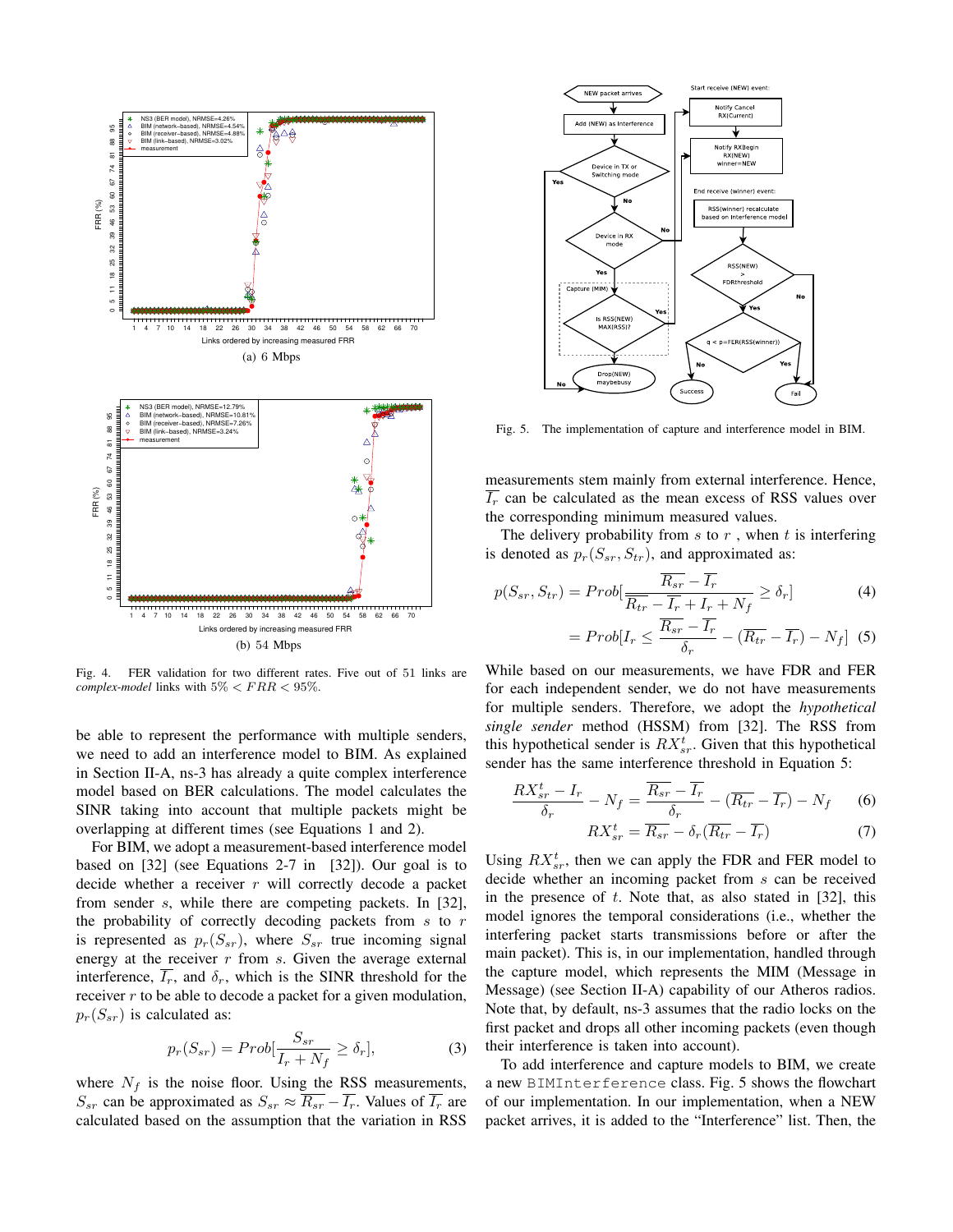status of the radio is checked. If the radio is in TX or switching modes, the packet is dropped. If the radio is IDLE, the radio is switched to RX, and the reception of the new packet is notified. On the other hand, if the radio is already in RX mode, then it is checked whether the RSS of the NEW packet is higher than the current packet. If yes, the MIM model is applied, and the current packet is canceled and the radio starts receiving the NEW packet. If no, the NEW packet is dropped. We denote the packet that the radio decides to receive as the winner. At the end of the receive duration of the winner, the RSS value is recalculated, taking into account all the overlapping interfering packets. Next, the FDR model is used to decide whether the packet can be detected. Then, based on the FER model, we decide the fate of the winner as either Success or Fail.

In the rest of the section, we evaluate the BIM interference and capture model (i.e., HSSM and capture model). Similar to the previous evaluations, we investigate 6 and 54 Mbps datarates. The experiment includes three nodes: receiver, sender and interferer. To evaluate different interference conditions, 15 different transmit power-levels between the sender and the interferer were tested for a duration of 120 seconds each. For 6 Mbps, the difference between incoming signal powers of the transmitter and the interferer at the receiver ranges between 1 − 15 dB. This range is 18 − 34 dB for 54 Mbps.

We compare the BIM model against 4 different models (see Figs. 6 and 7). The model with the least detail is the default ns-3 model described in Section II-A (referred as NS3 BER & no capture model in the figures). Each model has varying levels of detail e.g., either includes link-based FER model, uses HSSM instead of the ns-3 interference model or has the capture model. The results show that for both 6 Mbps and 54 Mbps data-rates, the capture model has a significant impact on accuracy. Additionally, for both 6 Mbps and 54 Mbps, HSSM is able to represent the measurement trends (adding the capture model increases the accuracy significantly). Furthermore, the impact from HSSM becomes more apparent for 54 Mbps. This is expected: as 54 Mbps is a less robust modulation coding rate, it benefits more from higher precision. The PHY layer results show that HSSM with capture is the most accurate model. We will next evaluate the impact of these models on transport layer protocols.

# V. DOES DETAIL MATTER TO UPPER LAYERS?

The goal of our evaluation in this section is to understand the impact from more precise PHY-layer models on transport-layer performance in wireless simulators. Again, in all our experiments, we used either the lowest transmission rate (6 Mbps) or the highest transmission rate (54 Mbps). The transport protocol was either UDP or TCP. We compare the testbed measurement results with four simulation models: (1) Threelogdist (2) BIM FER (Network-based), (3) BIM FER (Receiver-based) and (4) BIM FER (Link-based). We used nonlinear least squares (NLS) to find an appropriate fitting for each parameter of Threelogdist based on the measurement data. In the remainder of this section, we present our evaluations based on: (1) single flows and (2) multiple concurrent flows (see Table I).



Fig. 6. Interference validation for 6Mbps



Fig. 7. Interference validation for 54Mbps

## *A. Single Flows*

Fig. 8(a) and Fig. 8(b) show the performance at 6 Mbps with single flows when the transport protocol is UDP and TCP, respectively. We observe that indeed our site-specific model, BIM is able to capture the upper layer performance significantly better than both Friis and Threelogdist models. This underlines the importance of measurement-based models to represent the performance of a given network in simulations. Essentially, both Friis and Threelogdist models predict high throughput for the links that no packets could be delivered during measurements. BIM is able to represent such links better. For the gray area links, however, the situation is different. Even though, in Section IV-B, we obtain better frame reception ratio with more precise FER models, for transportlayer throughput, this does not play a role and the performance with *BIM + NS3 BER* model is comparable to FER models. Note that as TCP involves complex retransmission and timeout mechanisms, the NRMSE of all the evaluated models increase compared to the UDP case. We obtain similar trends when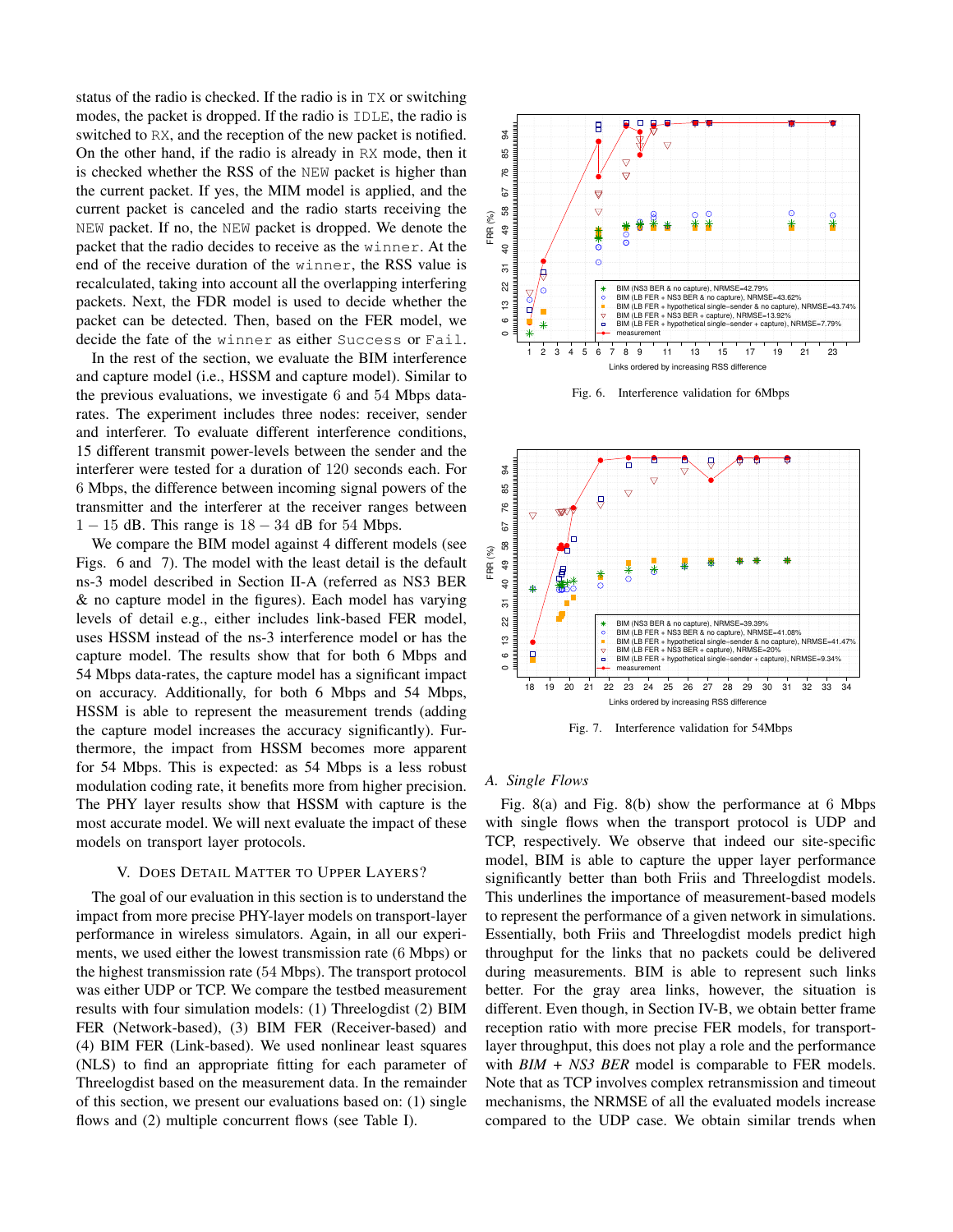

Fig. 8. Transport layer validation for 6 Mbps. Both figures plot normalized absolute throughput error =<br> $\frac{|mean area}{mean read throughput -sim1 mean at hroughput}$ 

TABLE II NRMSE FOR 54 MBPS FOR UDP AND TCP TRANSPORT PROTOCOLS.

| Model                    | <b>UDP</b> | <b>TCP</b> |
|--------------------------|------------|------------|
| Threelogdist             | 32.15%     | 42.84%     |
| $BIM + NS3 BER$          | $6.05\%$   | 2.41%      |
| BIM + Network-based FER  | 7.76%      | $5.9\%$    |
| BIM + Receiver-based FER | 9.35%      | 7.43%      |
| BIM + Link-based FER     | 8.75%      | 6.07%      |

54 Mbps transmit rate is used (see Table II). Again Friis and Threelogdist models result in high NRMSE values, whereas the BIM model achieves significantly close performance to the measurement results. Also combining the observations with 6 Mbps results, it is not possible to identify the best error model as all models perform comparably well and no model consistently outperforms the other.

#### *B. Multiple Concurrent Flows*

To evaluate the simulation models for the multiple concurrent flows scenario, we chose 25 different sets of six nodes. The communication graph of links in BOWL were used to

TABLE III NRMSE OF THROUGHPUT, LIR AND JAIN'S FAIRNESS INDEX FOR 6 MBPS FOR BOTH UDP AND TCP. (THE RESULTS ARE IN %.)

| Model         | Throughput |                         | LIR        |            | Fairness |       |
|---------------|------------|-------------------------|------------|------------|----------|-------|
|               | <b>TCP</b> | $\overline{\text{UDP}}$ | <b>TCP</b> | <b>UDP</b> | TCP      | UDP   |
| NS3 BER       | 24.93      | 23.15                   | 16.32      | 16.17      | 18.62    | 13.41 |
| LB FER        | 17.97      | 13.37                   | 11.6       | 10.06      | 21.12    | 15.76 |
| LB FER        | 18.08      | 13.51                   | 11.66      | 10.11      | 21.63    | 16.36 |
| + HSSM        |            |                         |            |            |          |       |
| LB FER        | 15.55      | 17.45                   | 10.8       | 11.73      | 16.3     | 11.09 |
| $+ Cap.$      |            |                         |            |            |          |       |
| $LB$ FER $+$  | 18.24      | 20.64                   | 13.26      | 15.25      | 13.72    | 10.62 |
| $HSSM + Cap.$ |            |                         |            |            |          |       |

pick the participant nodes in the experiment. To create a set of six nodes, each time, a link was randomly chosen, and removed from the graph until three links are chosen. In this way, more than 100 three-link sets were found, out of which 25 are chosen. In each set, three nodes acted as senders and the remaining three acted as corresponding receivers. Each sender communicated with only a particular receiver and transmitted data with  $5Mbps$  for  $120$  s creating either TCP or UDP traffic.

We use three metrics to compare the accuracy of the different simulation models (the same models presented in Section IV-C): Throughput, Link Interference Ratio (LIR) [33] and Jain's fairness index. LIR is calculated as follows:

$$
LIR_{AB,CD} = \frac{U_{AB}^{AB,CD} + U_{CD}^{ABCD}}{U_{AB} + U_{CD}},\tag{8}
$$

where  $U_{AB}^{AB,CD}$  and  $U_{CD}^{AB,CD}$  the unicast throughput for links  $AB$  and  $CD$  when they are active simultaneously,  $U_{AB}$  and  $U_{CD}$  are the throughput for links AB and CD when the link is the only link active in the environment.

Jain's fairness index is calculated as:

$$
J(x_1, x_2, \dots, x_n) = \frac{\left(\sum_{i=1}^n x_i\right)^2}{n \cdot \sum_{i=1}^n x_i^2},\tag{9}
$$

where  $x_i$  is the throughput for a flow i.

Fig. 9(a) shows the throughput results at 6 Mbps PHY layer transmit rate for TCP, whereas Fig. 9(b) shows LIR performance. For the sake of clarity of the figures, we depict three models: BIM (NS3 BER & no capture), BIM (LB FER, HSSM and capture), BIM (LB FER, capture). The results for the rest of the models are summarized in Table III. Similar to the PHY layer results presented in Section IV-C, we see that the inclusion of the capture model improves simulation accuracy significantly.

# VI. CONCLUSION

In this paper, we have used extensive measurements to evaluate different simulation models, which have different levels of precision. In particular, we investigated the importance of detailed frame error rate (FER), and interference and capture models. Our study allows us to understand the level of detail needed in wireless simulations to be able to represent the real network behavior. For instance, while more accuracy at the PHY layer can typically be obtained with more precise models, this is not always the case for higher layers (transport layer in